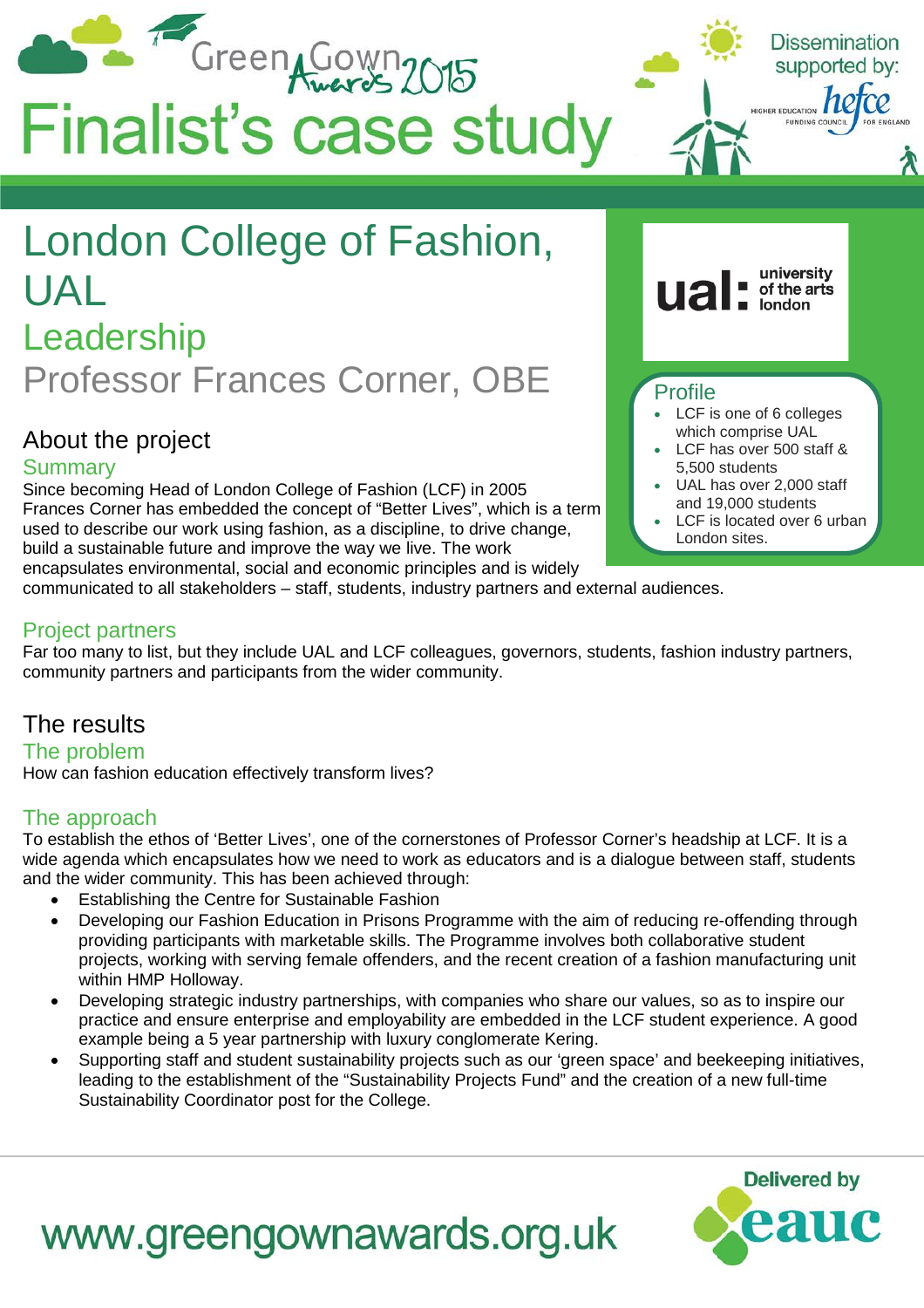

## Our goals

For students to graduate from LCF with the confidence and ability to help shape the world in which we live and to help plan and respond to challenges in ways which are inconceivable to us now.

## Obstacles and solutions

| How to establish LCF<br>as the leader in<br>sustainable fashion<br>research and<br>consultancy                                                                  | Creation of the Centre for Sustainable Fashion in 2008 and<br>$\bullet$<br>subsequently securing funding from external sources to see the team<br>grow from 2 to 15 staff by 2015. This has enabled over 50 education<br>and research projects.                                                          |
|-----------------------------------------------------------------------------------------------------------------------------------------------------------------|----------------------------------------------------------------------------------------------------------------------------------------------------------------------------------------------------------------------------------------------------------------------------------------------------------|
| How to bring together<br>$\bullet$<br>the varied student and<br>staff interests within<br>sustainability in order<br>to bring about whole<br>institution change | Creation of a new 'Sustainability Coordinator' post in 2014 in order to<br>form coherent sustainability initiatives                                                                                                                                                                                      |
| How to build on the<br>success of our award<br>winning Fashion<br><b>Education in Prisons</b><br>Programme in order<br>to work with other<br>community groups   | Building Developing our Social Responsibility Team from 1 member<br>of staff to 4 so as to enable a wide range of community outreach<br>projects to take place                                                                                                                                           |
| To encourage all staff<br>$\bullet$<br>and students to<br>champion<br>sustainability at grass<br>roots level                                                    | Creation of the "Sustainability Projects Fund" to enable any LCF staff<br>$\bullet$<br>member or student to work on activities relating to sustainability in<br>addition to approving LCF's first volunteering programme to help LCF<br>staff actively engage with sustainability during salaried hours. |

## Performance and results

- Creating the MA Fashion and the Environment course in 2008 the first MA programme specialising in fashion design for sustainability
- Launching a five year collaboration with Kering in 2014, sustainable fashion leaders in industry.
- Partnering with Neal's Yard and Peter Kindersley to offer a PhD scholarship within the Centre for Sustainable Fashion
- Ongoing work with multiple prisons since 2009 as part of our award winning (Green Gown, 2011, Times Higher Award, 2013, Big Society Award, 2014) 'Fashion Education in Prisons Programme', including the creation of a manufacturing unit at HMP Holloway in 2014
- Establishing the annual 'Fashion Matters' gala to raise money (£85,000 in 2014) to create new scholarships and bursaries to enable students from diverse backgrounds to study at LCF
- Championing energy saving initiatives, e.g. innovative timer switches (Green Gown, 2014), which help reduce our consumption and carbon footprint



# www.greengownawards.org.uk